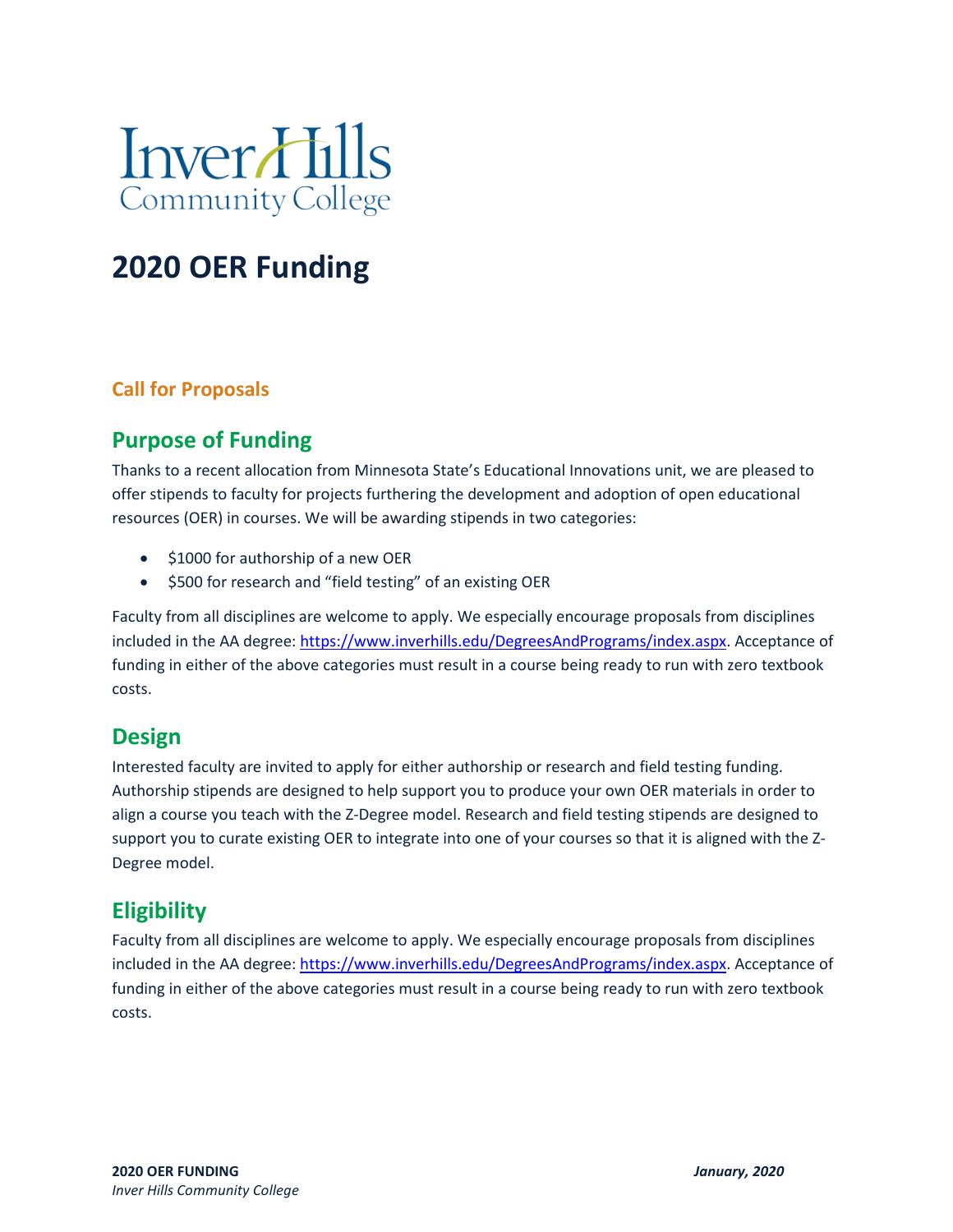## **Workload Assistance**

- Katie Nelson, OER Coach and anthropology faculty, will facilitate two workshops this Spring (2020) semester for faculty who receive funding, as well as a summer progress update meeting:
	- o Introduction to OER and Project Planning (required of faculty who receive funding for authorship or research)
	- o Creating and Adapting OER for Authors (required only of faculty who receive authorship funding; optional for faculty conducting research)
- All faculty receiving authorship stipends will also receive:
	- o Peer review (from two external reviewers)
	- o Copy editing (from a contracted service/professional copy editor)
	- o Peer mentor (Katie Nelson) support throughout the process

### **Timeline and Process**

| February 16, 2020                     | <b>Proposal deadline</b>                                                                                                                              |  |  |  |
|---------------------------------------|-------------------------------------------------------------------------------------------------------------------------------------------------------|--|--|--|
| February 21, 2020                     | <b>Notice of Outcomes</b>                                                                                                                             |  |  |  |
| <b>Required Workshops and Meeting</b> |                                                                                                                                                       |  |  |  |
| February 28, 2020                     | Introduction to OER and Program Planning workshop (required of faculty who<br>receive funding for authorship or research)                             |  |  |  |
| April 10, 2020                        | Creating and Adapting OER for Authors workshop (required only of faculty who<br>receive authorship funding; optional for faculty conducting research) |  |  |  |
| Midsummer, 2020                       | <b>Progress check-in</b>                                                                                                                              |  |  |  |
| Fall 2020 AD Days                     | <b>Presentation</b>                                                                                                                                   |  |  |  |
| August, 24, 2020                      | <b>Project due date</b>                                                                                                                               |  |  |  |

## **How to Apply**

To apply, submit the attached/included application to Martin Springborg [\(MSpringborg@inverhills.edu\)](mailto:MSpringborg@inverhills.edu) by February, 16, 2020.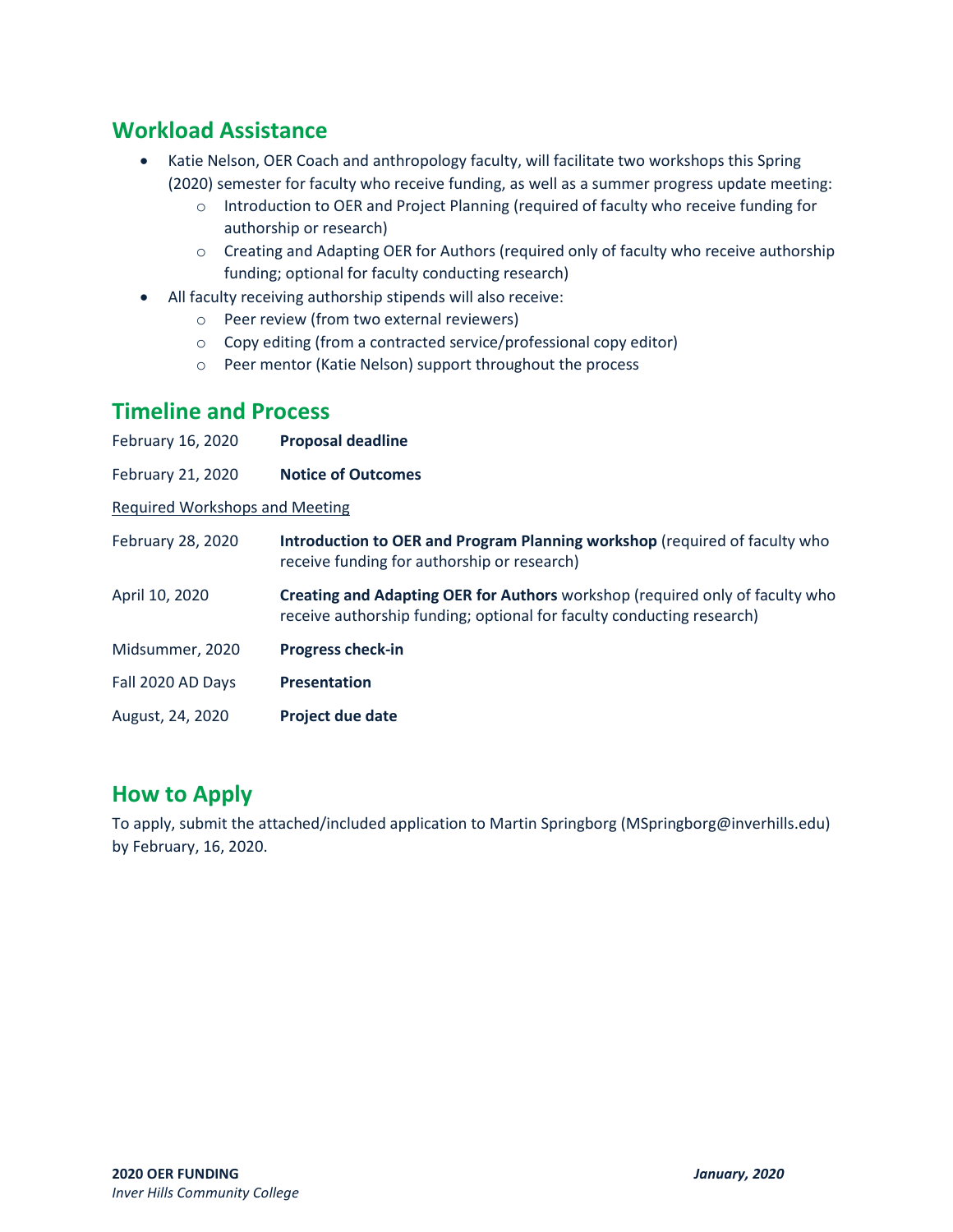## **2020 OER Funding Application**

| <b>Applicant Information</b>                                                                     |  |                                                                                                                        |  |  |  |  |
|--------------------------------------------------------------------------------------------------|--|------------------------------------------------------------------------------------------------------------------------|--|--|--|--|
| Project Title: Your project title                                                                |  |                                                                                                                        |  |  |  |  |
| Faculty name:<br>Your name                                                                       |  | Email: your email address<br>Phone: your preferred phone number                                                        |  |  |  |  |
| Department(s):<br>Department(s) you teach in                                                     |  | Target Course:<br>Name the course for which you will use this<br>funding so that it is a                               |  |  |  |  |
| Names & College/University of Collaborators (if<br>applicable):<br>Names etc. only if applicable |  | Collaborator Email (if applicable): Only if<br>applicable<br>Collaborator Phone (if applicable): Only if<br>applicable |  |  |  |  |
| What kind of funding is this application?                                                        |  |                                                                                                                        |  |  |  |  |
| OER Authoring (\$1,000)                                                                          |  | Research and field testing existing OER (\$500)                                                                        |  |  |  |  |

#### **Statement of Understanding**

If I am selected for this funding, I understand that the funding must result in a course being ready to run at Inver Hills Community College with zero textbook costs.

| <b>Faculty Signature:</b>         |       |
|-----------------------------------|-------|
|                                   |       |
| Faculty Name and Title (printed): | Date: |
|                                   |       |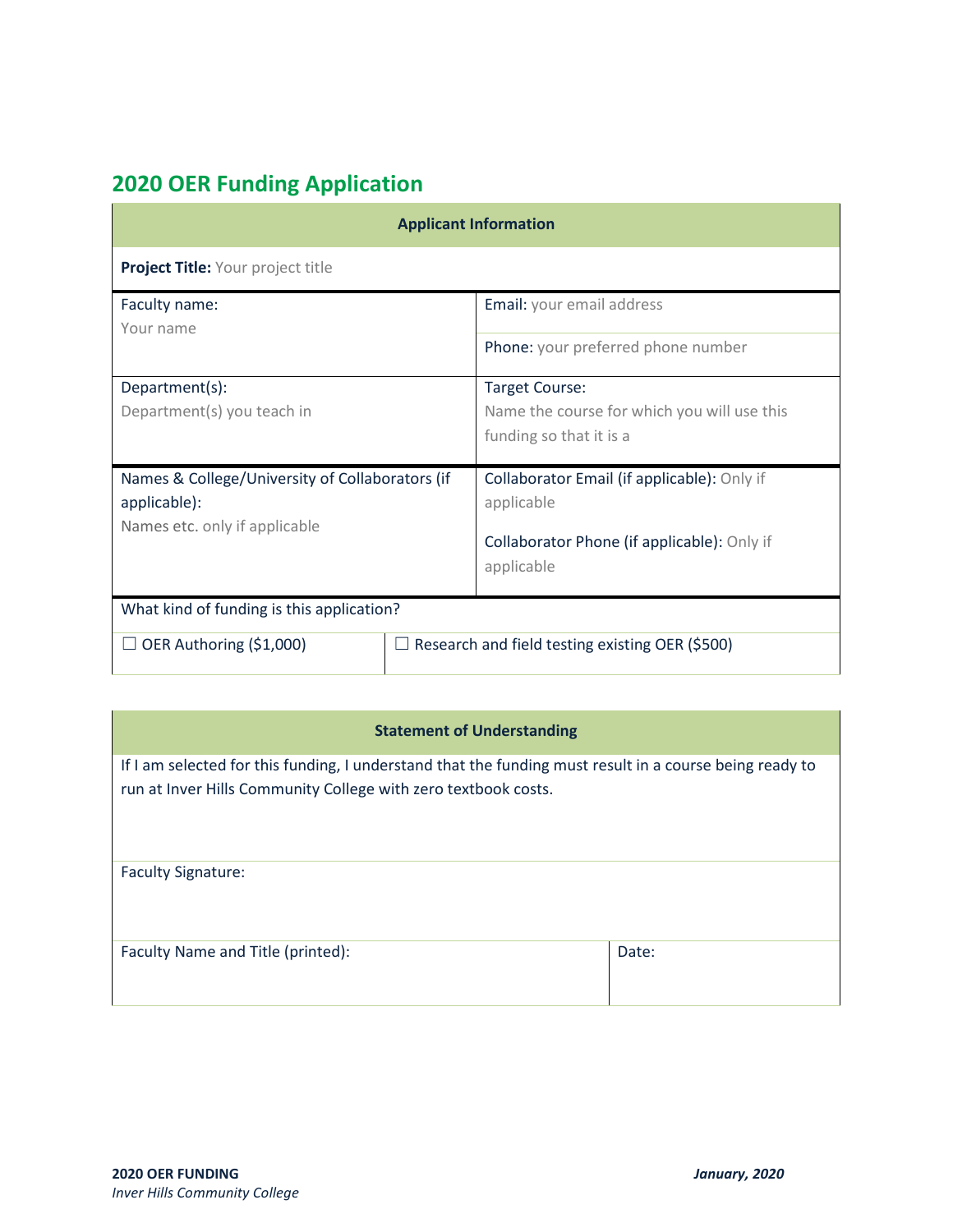|    | <b>AUTHOR Application Questions [for Author Applicants ONLY]</b>                                                                                                                                                                                                                                                     |               |  |  |  |
|----|----------------------------------------------------------------------------------------------------------------------------------------------------------------------------------------------------------------------------------------------------------------------------------------------------------------------|---------------|--|--|--|
| 1. | Project Title: [This title will be used to identify your project in events and<br>documentation]                                                                                                                                                                                                                     | Weight*<br>0% |  |  |  |
|    | Name of project                                                                                                                                                                                                                                                                                                      |               |  |  |  |
| 2. | Describe your planned project. Include a prospectus or table of contents for the OER<br>you plan to develop. Describe any materials you currently have written/developed,<br>what you still need to develop, and any materials you need to locate for use in your<br>course(s). (suggested length: one to two pages) | Weight<br>40% |  |  |  |
|    | Describe project here                                                                                                                                                                                                                                                                                                |               |  |  |  |
| 3. | Discuss the feasibility of the project within the above timeline. How will you<br>complete the work in the time allotted? (suggested length: one or two paragraphs)                                                                                                                                                  | Weight<br>40% |  |  |  |
|    | Discuss feasibility here                                                                                                                                                                                                                                                                                             |               |  |  |  |
| 4. | Discuss your background or prior experience with OER authorship, use in teaching<br>etc. Have you completed any other instructional writing projects?                                                                                                                                                                | Weight<br>15% |  |  |  |
|    | Discuss your background                                                                                                                                                                                                                                                                                              |               |  |  |  |
|    | 5. What kind of training or support will you need for your project to be successful?                                                                                                                                                                                                                                 | Weight<br>5%  |  |  |  |
|    | Please comment on the support that would be most helpful for you.                                                                                                                                                                                                                                                    |               |  |  |  |